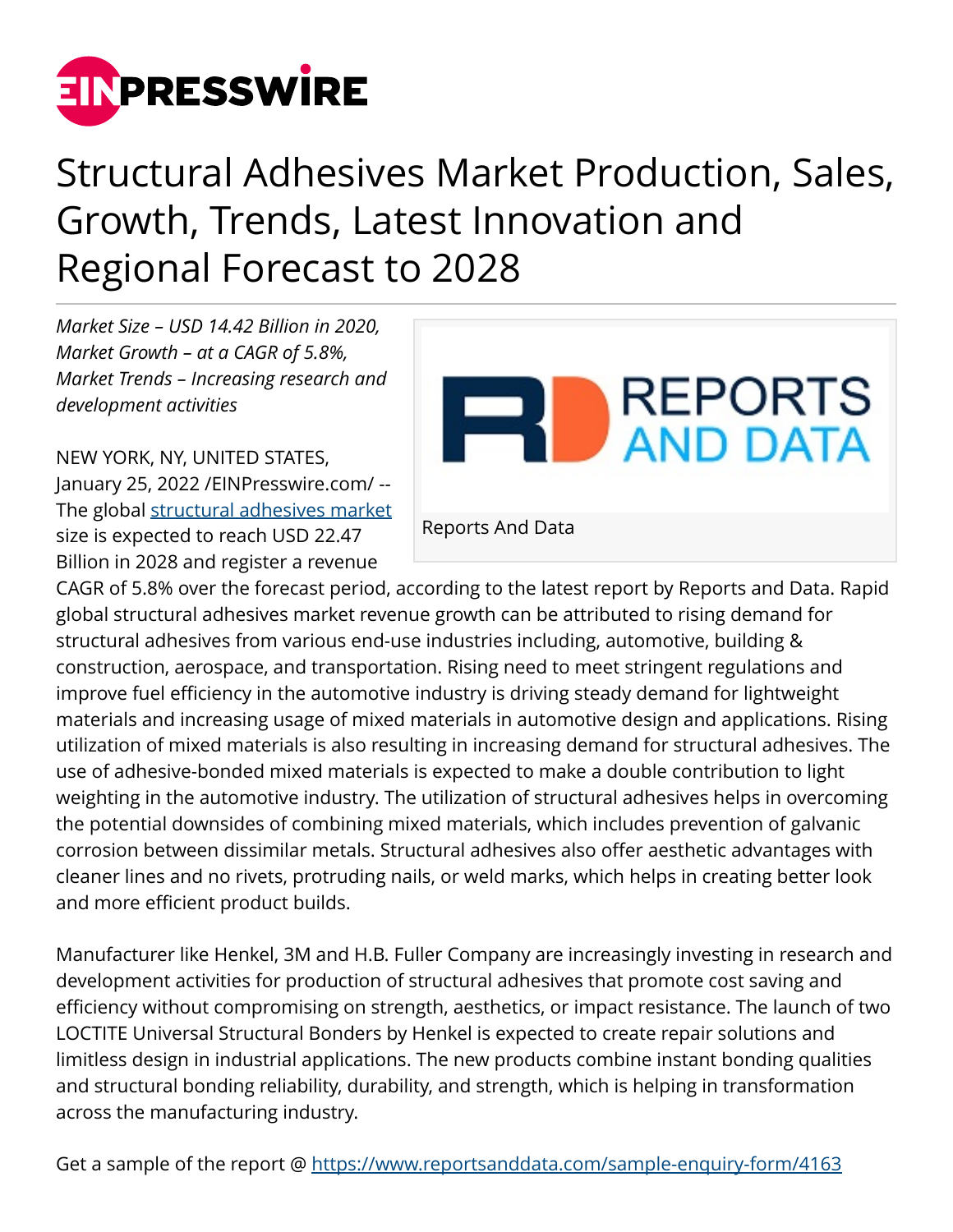Major players in the market include Henkel AG & Co. KGaA, Sika AG, 3M, DuPont de Nemours, Inc., Huntsman International LLC., Illinois Tool Works Inc., Arkema, B. Fuller Company, Ashland Global Specialty Chemicals Inc., and Cabot Corporation.

Some Key Highlights From the Report

In September 2020, Arkema announced the inauguration of a new world-scale industrial adhesives plant in Japan. The new capacities is expected to help Bostik serve its Japanese customers in growing markets of transportation, labelling, electronics, and packaging. The investment in projected to help Bostik in its growth and geographical expansion strategy. Epoxy segment is expected to account for largest revenue share in the global structural adhesives market over the forecast period owing to its increasing usage in automotive, industrial, and aerospace applications. The high chemical and thermal resistance coupled with minimum shrinkage and cohesive strength is resulting in its increasing usage.

Water-based segment is expected to register robust revenue growth over the forecast period. Growing awareness regarding environmental degradation is also contributing to rising demand for water-based structural adhesives as these are eco-friendly, non-hazardous, and contain no VOCs.

Building & construction segment is expected to account for a considerably large revenue share in the global structural adhesives market owing to rising investment by governments in commercial buildings and public infrastructure.

The structural adhesives market in Asia Pacific is expected to account for largest revenue share over the forecast period. Rapid urbanization and industrialization and increasing constructional activities in developing countries such as China, India, Vietnam, and Indonesia is expected to support revenue growth of the Asia Pacific structural adhesives market during the forecast period.

Key questions answered in the report:

□ Who are the global key players in this Structural Adhesives market?

➭ What's their company profile, product information, contact information?

□ What was the global market status of the market?

□ What was the capacity, production value, cost, and profit of the market?

□ What are projections of the global industry considering capacity, production, and production value?

□ What will be the estimation of cost and profit?

□ What will be market share, supply, and consumption?

➭ What is market chain analysis by upstream raw materials and downstream industry?

➭ What are the market dynamics of the market?

➭ What are the challenges and opportunities?

□ What should be entry strategies, countermeasures to economic impact, marketing channels for the industry?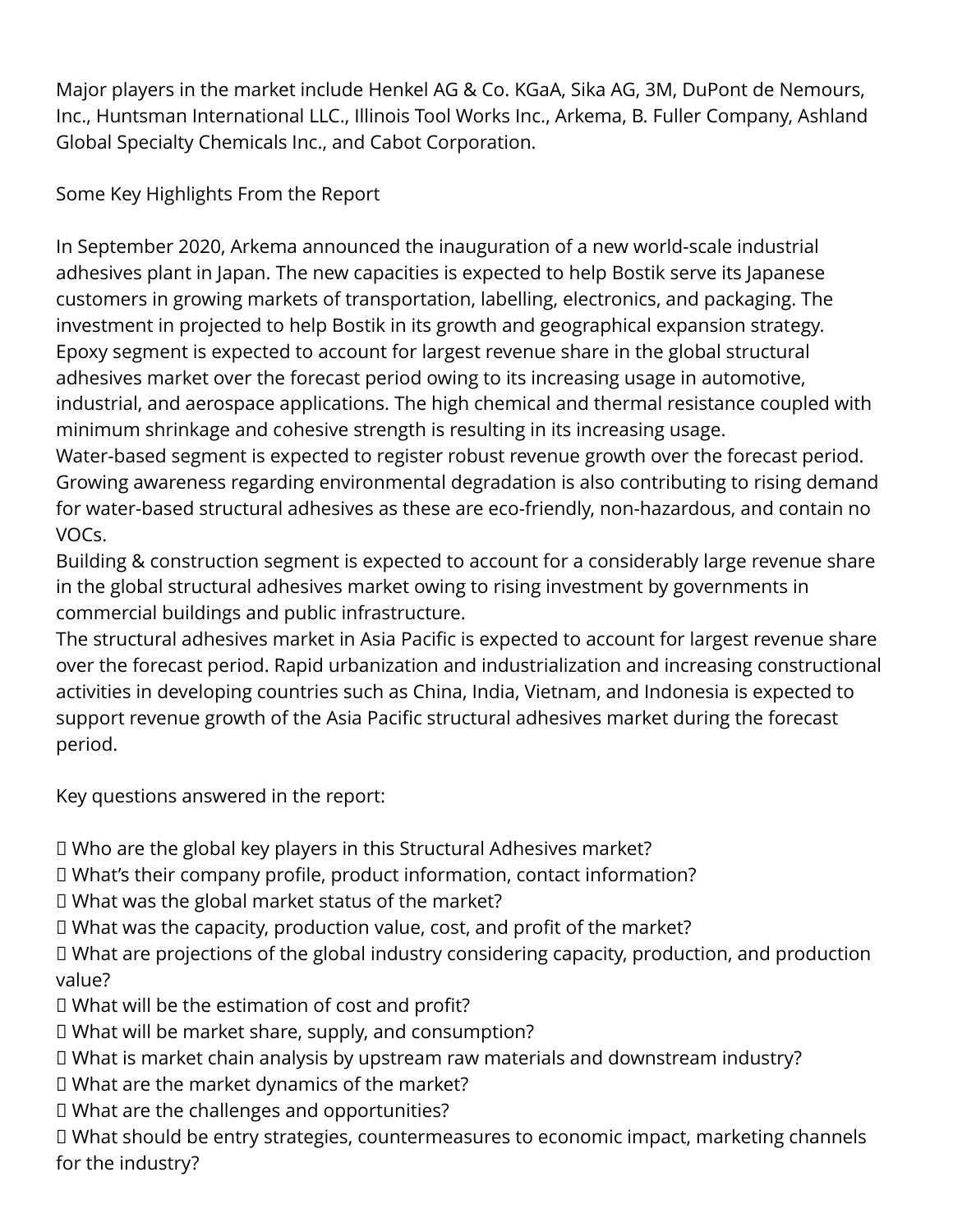Request a customization of the report @ [https://www.reportsanddata.com/request](https://www.reportsanddata.com/request-customization-form/4163)[customization-form/4163](https://www.reportsanddata.com/request-customization-form/4163)

For the purpose of this report, Reports and Data has segmented the global structural adhesives market based on resin type, technology, application, and region:

Resin Type Outlook (Revenue, USD Billion; 2018-2028) Polyurethane Epoxy Cyanoacrylate Methyl Methacrylate Acrylic **Others** 

Technology Channel Outlook (Revenue, USD Billion; 2018-2028) Water-based Solvent-based Others

Application Channel Outlook (Revenue, USD Billion; 2018-2028) Automotive Building & Construction Wind Energy Aerospace **Others** 

Regional Outlook (Revenue, USD Billion; 2018-2028) North America U.S. Canada Mexico Europe Germany UK France Italy Spain Sweden BENELUX Rest of Europe Asia Pacific China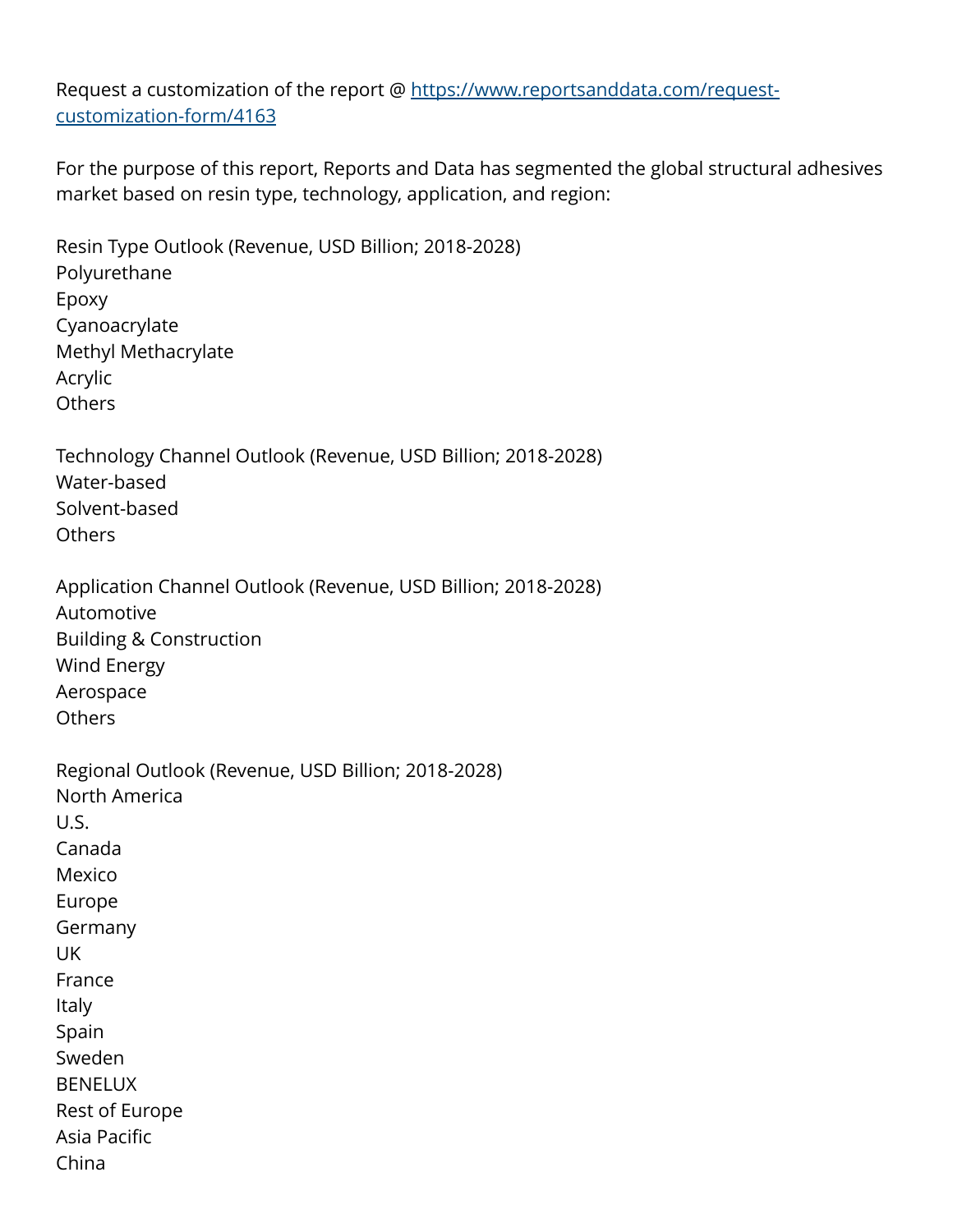India Japan South Korea Rest of APAC Latin America Brazil Rest of LATAM MEA Saudi Arabia UAE South Africa Israel Rest of MEA

Download Summary @ <https://www.reportsanddata.com/download-summary-form/4163>

Browse More Reports:

Super Hard Material Market @ [https://www.reportsanddata.com/report-detail/super-hard](https://www.reportsanddata.com/report-detail/super-hard-materials-market)[materials-market](https://www.reportsanddata.com/report-detail/super-hard-materials-market)

Composite Insulated Panels Market @ [https://www.reportsanddata.com/report](https://www.reportsanddata.com/report-detail/composite-insulated-panels-market)[detail/composite-insulated-panels-market](https://www.reportsanddata.com/report-detail/composite-insulated-panels-market)

Glutamine (Gln) Market @<https://www.reportsanddata.com/report-detail/glutamine-gln-market>

Low Pressure Molding (LPM) with Polyamides Market @ <https://www.reportsanddata.com/report-detail/low-pressure-molding-with-polyamides-market>

Viscose Fiber Market @<https://www.reportsanddata.com/report-detail/viscose-fiber-market>

## About Reports and Data

Reports and Data is a market research and consulting company that provides syndicated research reports, customized research reports, and consulting services. Our solutions purely focus on your purpose to locate, target, and analyze consumer behavior shifts across demographics, across industries, and help clients to make smarter business decisions. We offer market intelligence studies ensuring relevant and fact-based research across multiple industries, including Healthcare, Touch Points, Chemicals, Products, and Energy. We consistently update our research offerings to ensure our clients are aware of the latest trends existent in the market. Reports and Data has a strong base of experienced analysts from varied areas of expertise. Our industry experience and ability to develop a concrete solution to any research problems provides our clients with the ability to secure an edge over their respective competitors.